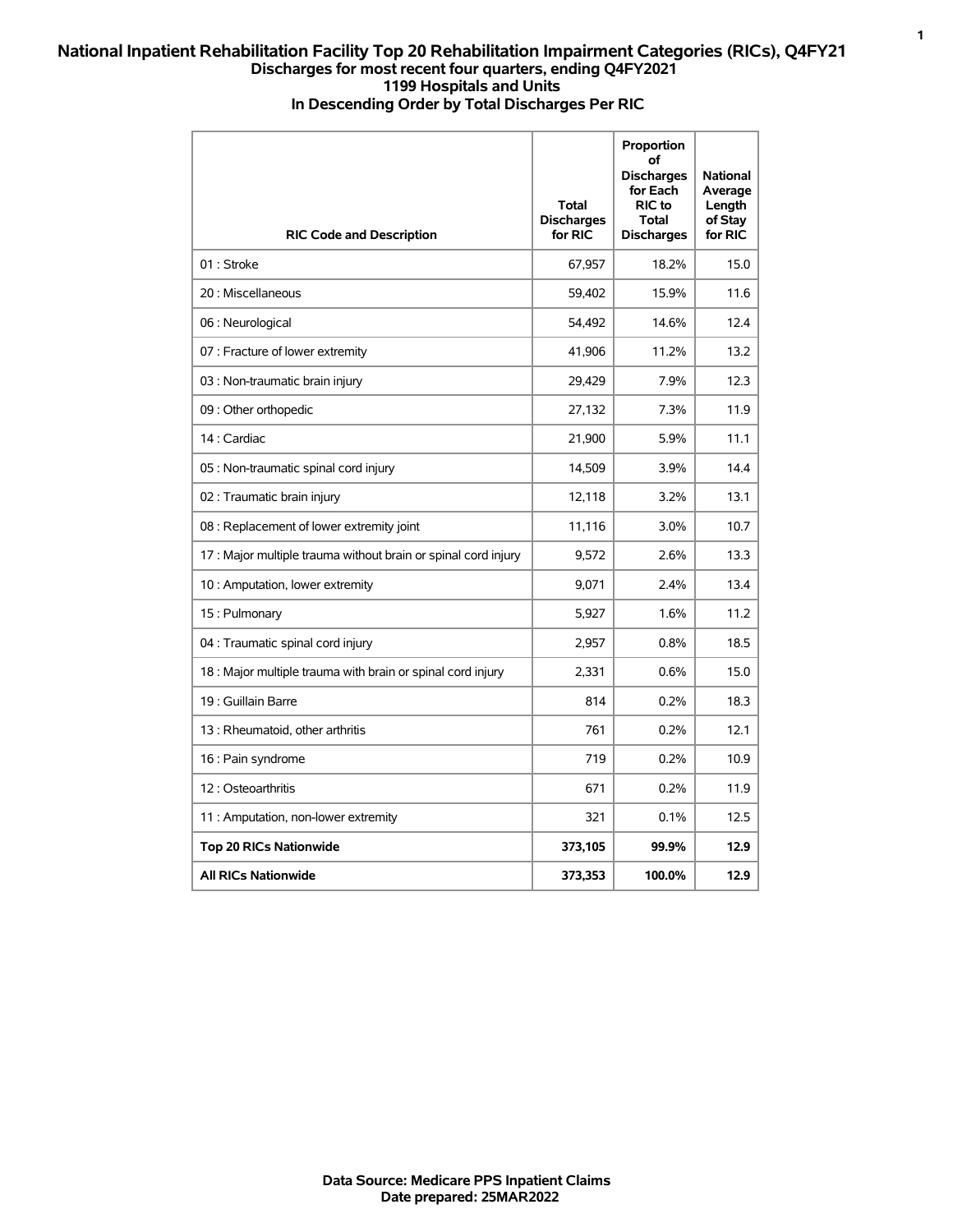## **National Inpatient Rehabilitation Facility Top 20 Rehabilitation Impairment Categories (RICs), Q4FY21 Discharges for most recent four quarters, ending Q4FY2021 859 Units In Descending Order by Total Discharges Per RIC**

| <b>RIC Code and Description</b>                                | <b>Total</b><br><b>Discharges</b><br>for RIC | Proportion<br>of<br><b>Discharges</b><br>for Each<br><b>RIC</b> to<br><b>Total</b><br><b>Discharges</b> | <b>National</b><br>Average<br>Length<br>of Stay<br>for RIC |
|----------------------------------------------------------------|----------------------------------------------|---------------------------------------------------------------------------------------------------------|------------------------------------------------------------|
| 01: Stroke                                                     | 33,427                                       | 21.2%                                                                                                   | 14.8                                                       |
| 20 : Miscellaneous                                             | 25,437                                       | 16.1%                                                                                                   | 11.7                                                       |
| 07 : Fracture of lower extremity                               | 20,774                                       | 13.2%                                                                                                   | 13.0                                                       |
| 06 : Neurological                                              | 13,855                                       | 8.8%                                                                                                    | 12.6                                                       |
| 03 : Non-traumatic brain injury                                | 12,025                                       | 7.6%                                                                                                    | 12.3                                                       |
| 14 : Cardiac                                                   | 10,432                                       | 6.6%                                                                                                    | 11.1                                                       |
| 09 : Other orthopedic                                          | 10,054                                       | 6.4%                                                                                                    | 11.8                                                       |
| 05 : Non-traumatic spinal cord injury                          | 7,633                                        | 4.8%                                                                                                    | 14.2                                                       |
| 02 : Traumatic brain injury                                    | 5,944                                        | 3.8%                                                                                                    | 13.0                                                       |
| 10 : Amputation, lower extremity                               | 4,326                                        | 2.7%                                                                                                    | 13.3                                                       |
| 08 : Replacement of lower extremity joint                      | 4,147                                        | 2.6%                                                                                                    | 10.7                                                       |
| 15: Pulmonary                                                  | 3.272                                        | 2.1%                                                                                                    | 11.3                                                       |
| 17 : Major multiple trauma without brain or spinal cord injury | 3,033                                        | 1.9%                                                                                                    | 13.0                                                       |
| 04 : Traumatic spinal cord injury                              | 1,358                                        | 0.9%                                                                                                    | 17.6                                                       |
| 18 : Major multiple trauma with brain or spinal cord injury    | 964                                          | 0.6%                                                                                                    | 14.6                                                       |
| 19 : Guillain Barre                                            | 426                                          | 0.3%                                                                                                    | 17.8                                                       |
| 16 : Pain syndrome                                             | 245                                          | 0.2%                                                                                                    | 10.7                                                       |
| 11 : Amputation, non-lower extremity                           | 236                                          | 0.1%                                                                                                    | 12.3                                                       |
| 13 : Rheumatoid, other arthritis                               | 188                                          | 0.1%                                                                                                    | 11.8                                                       |
| 21: Bums                                                       | 104                                          | 0.1%                                                                                                    | 13.5                                                       |
| <b>Top 20 RICs Nationwide</b>                                  | 157,880                                      | 99.9%                                                                                                   | 12.9                                                       |
| <b>All RICs Nationwide</b>                                     | 157,973                                      | 100.0%                                                                                                  | 12.9                                                       |